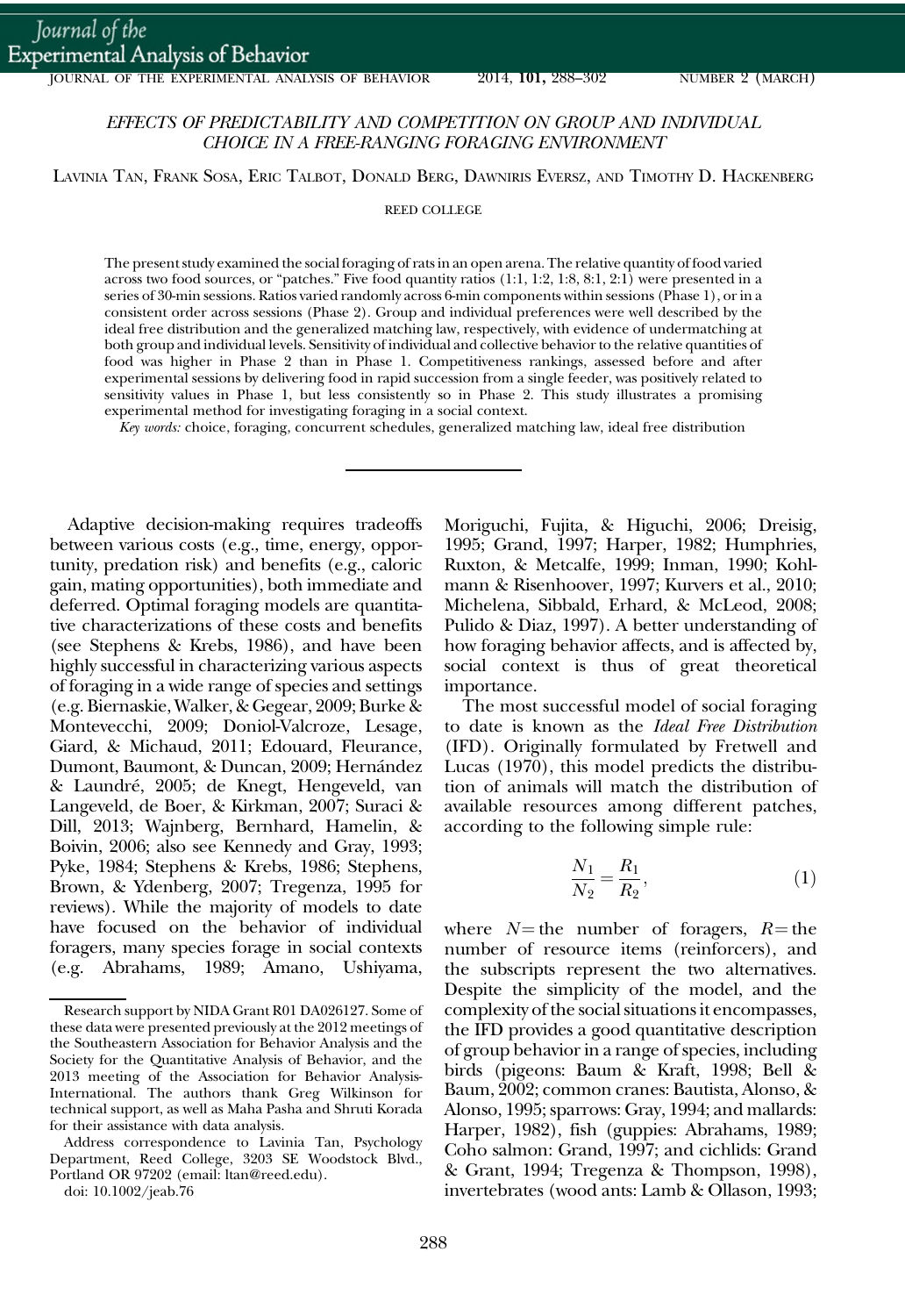dung flies: Blanckenhorn, Morf, & Reuter, 2000; and bumblebees: Dreisig, 1995), nonhuman mammals (white-tailed deer: Kohlmann & Risenhoover, 1997; roe deer: Wahlström & Kjellander, 1995), and humans (Goldstone & Ashpole, 2004; Kraft & Baum, 2001; Kraft, Baum, & Burge, 2002; Sokolowski, Tonneau, & Baque, 1999).

The IFD is structurally similar to the matching law, formulated with respect to individual choice behavior (Baum, 1974; Herrnstein, 1970). The more recent and general form of the matching law expresses behavior and reinforcer ratios as a power function of the following form (log transformed):

$$
\log\left(\frac{B_1}{B_2}\right) = s.\log\left(\frac{R_1}{R_2}\right) + \log b,\tag{2}
$$

where  $B_1$  and  $B_2$  are behavior (or time spent) at Patch 1 and Patch 2 respectively, and  $R_1$  and  $R_2$ are reinforcers obtained at Patch 1 and Patch 2, respectively. The sensitivity of behavior to reinforcement is represented by s (the slope of the resulting linear function) and  $b$  represents bias towards one patch or another (corresponds to the y-intercept of the function).

This Generalized Matching Law (GML) has been shown to accurately describe a wide range of choice data at the individual-subject level in a number of species (see review by Grace & Hucks, 2013). The IFD can be similarly expressed in generalized form (Bell & Baum, 2002; Fagen, 1987; Kennedy & Gray, 1993):

$$
\log\left(\frac{N_1}{N_2}\right) = s.\log\left(\frac{R_1}{R_2}\right) + \log b,\tag{3}
$$

where  $N_1$  and  $N_2$  are the number of foragers observed at Patch 1 and 2, respectively,  $R_1$  and  $R_2$  are the total reinforcers (or resources) delivered at Patch 1 and Patch 2, s has been conceptualized as either the sensitivity of the group to the resource distribution (Kennedy & Gray, 1993) or the inverse of the level of interference (Sutherland, 1983; Fagen, 1987), and b is the site bias (Bell & Baum, 2002; Kennedy & Gray, 1993).

While there is structural similarity between the IFD and the GML, two models that describe the related phenomena of individual and group choice, the relationship between these levels of behavior might not be as straightforward as it appears. To begin with, while the IFD refers to the distribution of available resource to which the group matches its distribution, the GML states that individuals distribute their behavior according to the distribution of obtained resource. Differences in individual intake across the two patches can result in discrepancies between the ratio of resources available to the group and the ratio of resources obtained by individual foragers. Given that group behavior is the cumulation of individual behavior, a dissociation between matching at the two levels is possible; individual foragers may match their behavior to obtained resources without producing matching at the group level (e.g., obtaining all their reinforcement at a single patch, without switching location). Alternatively, it is also possible for group matching to arise even if no individual is matching.

The nature of this relationship between the group and individual has important theoretical implications for a comprehensive understanding of foraging behavior. Accordingly, considerable attention has been given to the theoretical integration of individual and group foraging decisions (e.g. Amano et al., 2006; Bernstein, Kacelnik, & Krebs, 1988; Ruxton, Armstrong, & Humphries, 1999). Much of the work to date, however, is based either on computer simulations rather than real data (Lima & Zollner, 1996; Ollason & Lamb, 1995), or field studies where the resource ratios were not experimentally manipulated, limiting clear conclusions about the relationship between individual and group-level outcomes.

A notable exception is an experiment by Gray (1994), who studied a flock of six sparrows in a semi-naturalistic experimental context—an aviary in which the birds lived. The rate of food presentation, delivered from two distinct feeders (patches), was varied across conditions. The distribution of sparrows to food delivered at the two patches was in line with the generalized version of the IFD (Eq. 3), with consistent undermatching (mean sensitivity  $= 0.34$ ). Undermatching was also obtained at the individual level, but the response patterns varied considerably from subject to subject, suggesting that the broad patterns seen at the level of the flock were not simply an aggregate outcome of individual performances.

A more recent study with a flock of pigeons in a free-ranging environment (Baum & Kraft, 1998) found similar support for Equation 3. In these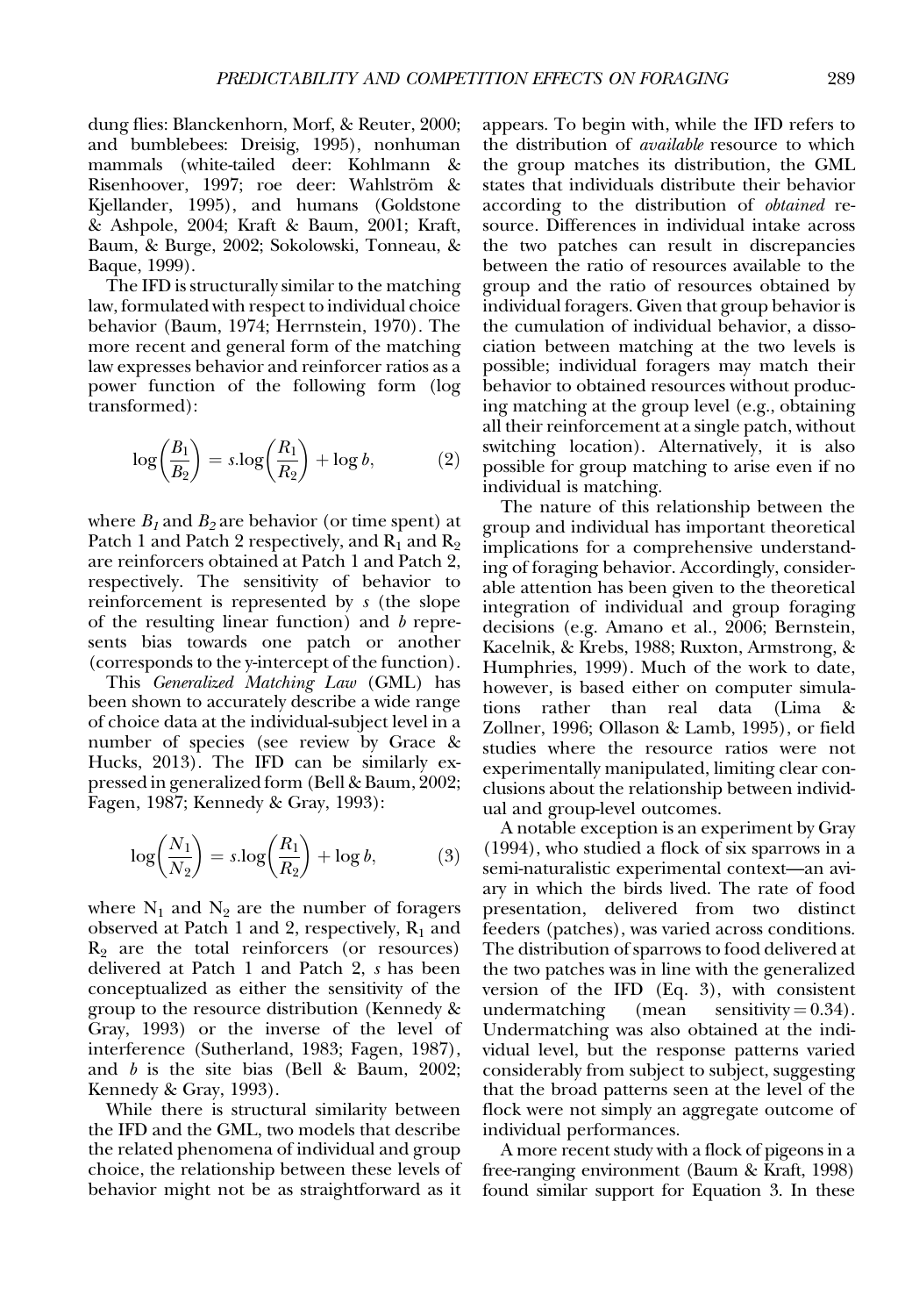studies, food was delivered at two patches according to variable-time (VT) schedules and the number of pigeons in each location was recorded. Although preferences tended to be stronger for the rich than for the lean patch, individual choices varied from exclusive preference for the rich to exclusive preference for the lean patch. Similarly, switching varied widely between individuals, suggesting group behavior was not merely an aggregation of individual choice patterns. In light of their individual data, Baum and Kraft concluded that group matching was an emergent product of the dynamic, variable interactions present in individual matching behavior.

The relationship between individual and group choice bears importantly on one of the simplifying assumptions of the IFD, namely, that all animals are equally competitive, that is, they are free to move between patches, unconstrained by the presence of other foragers, and able to obtain resources at equal rates (Cresswell, 1998; Milinski & Parker, 1991). If this were the case, group behavior would be a direct product of individual-level processes. Contrary to this assumption, however, several studies have found that competitive abilities vary across subjects (e.g. Grand, 1997; Gray, 1994; Harper, 1982). In most cases, competitiveness is inferred from the relative rates of food intake in the single-patch or multiple-patch choice sessions. In the present study, we measured competitiveness directly in individual rats, both before and after blocks of choice sessions, and compared that to sensitivity and relative intake rates in the series of choice conditions. This permitted an independent assessment of competitiveness, its stability over time, and its relationship to choice patterns.

Unlike most prior research in this realm, we used rats as subjects, with apparatus adapted from a study by Farmer-Dougan and Dougan (2005). Rats are suitable for this type of research, as they are well adapted to laboratory conditions and are known to live and forage in large social colonies outside the laboratory. The procedures were derived from a recent study from our laboratory (Tan & Hackenberg, 2012), in which food was delivered according to VT schedules at two different feeder stations (patches) with a group of five rats. The distribution of rats at each patch was recorded while the ratio of food at the two patches varied within and across sessions. In the within-session variation of food ratios, unsignaled transitions

between schedule components occurred every 6 min; in the across-session variation, a single food ratio was in place for the entire 30-min session. The data were well described by the IFD and the GML, with consistent undermatching, whether the schedules were varied regularly or irregularly.

The main pattern of results was similar to that reported by Bell and Baum (2002), who also varied ratios of food delivery regularly (across sessions) and irregularly (within sessions) in a flock of 34 pigeons. They found that the collective behavior of the flock quickly adjusted to current food ratios following a change, and that sensitivities were relatively high across both condition types, though slightly higher in regular than irregular sequences. The sensitivity values reported by Bell and Baum were substantially higher than those found by Tan and Hackenberg (2012), however. It is possible that the lower sensitivity values reported by Tan and Hackenberg were due to schedule factors: Bell and Baum manipulated ratios of food quantity, whereas Tan and Hackenberg manipulated ratios of food intervals, delivered at variable times.

In the present study, we replicated the Bell and Baum (2002) method, manipulating reinforcer quantity ratios. These ratios were varied both (a) *irregularly*, in 5-min blocks within a session (Phase 1), and (b) *regularly*, in a fixed sequence, with a single ratio in effect each session (Phase 2). Unlike Bell and Baum, we studied a small number of subjects, enabling a detailed assessment of individual choice and competitiveness that was not possible in their study. Varying the predictability of the resource ratios enables a direct test of a second major assumption of the IFD, namely, that animals have perfect, or ideal, knowledge of the foraging environment. This can be approximated with prolonged exposure to regular and relatively stable contingencies.

Together with the test of competitive abilities, the present study thus addresses two main simplifying assumptions of the IFD model—  $(1)$  that animals forage *freely*, without constraints and equally subject to competitive effects, and (2) they forage ideally, with perfect knowledge of the habitat—in a structured laboratory analogue of a dynamic foraging environment. This ability to test the IFD and other optimization models in controlled laboratory conditions, when core assumptions can be met, is among the advantages of laboratory analyses of adaptive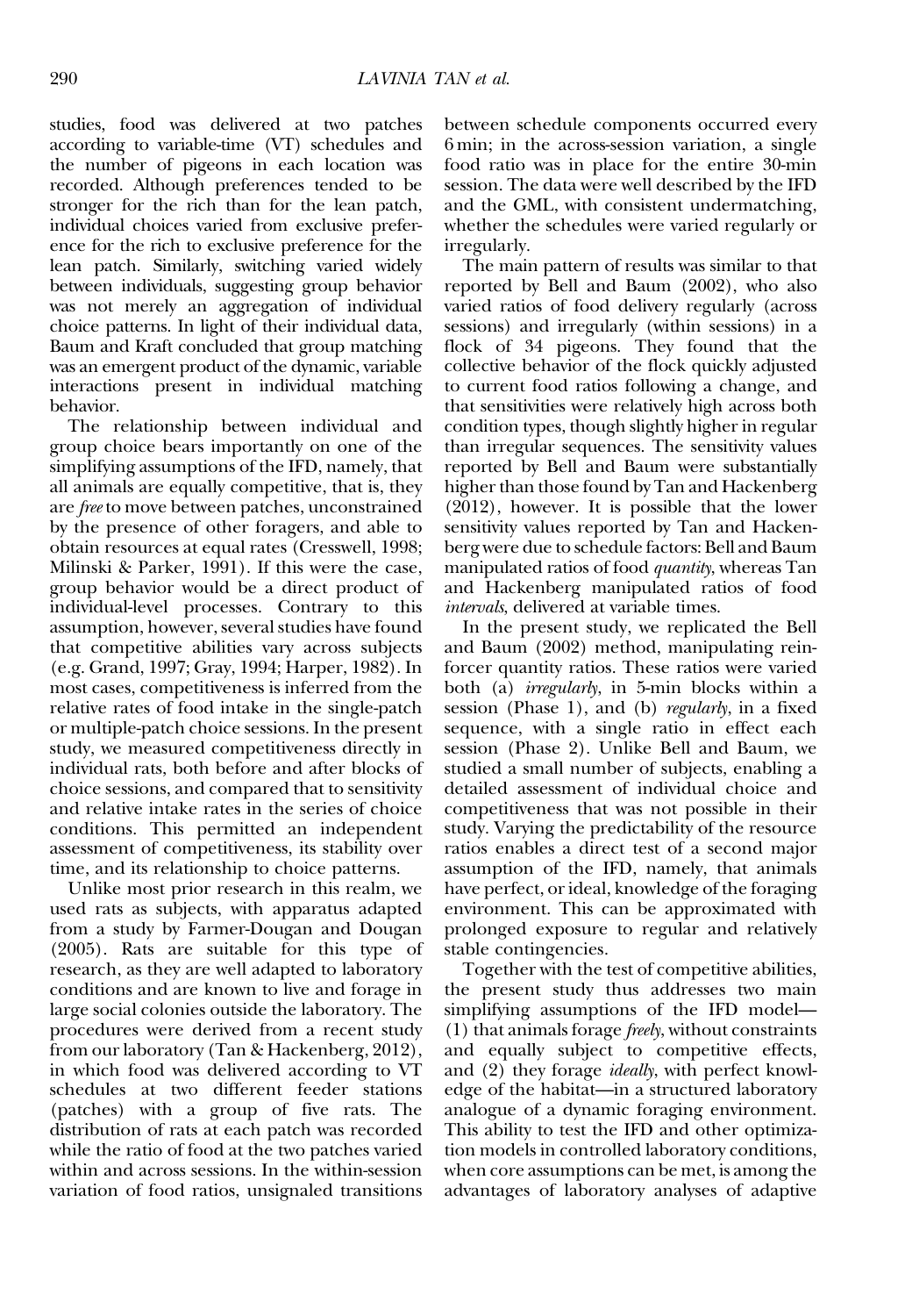behavior. We anticipated that the detailed investigation of individual behavior within this social foraging paradigm would permit a more thorough characterization of how individuallevel behavioral processes combine to produce group behavior.

## Method

### Subjects

Ten male Long Evans rats served as subjects, five in each phase of the experiment, which were conducted separately, several months apart. Rats were approximately 4 months old at the start of the experiment, and pair-housed. Note that due to the odd number of rats per phase, one subject in each group of five was housed with a sixth rat not used in this experiment. Colony rooms were programmed on a 12 hr light/dark cycle. Food was restricted 22 hr before experimental sessions. A few minutes prior to every session, each subject was marked using nontoxic water-based paint of different colors for identification.

# Equipment/Materials

Rats were tested in a large square foraging arena measuring  $1.46\,\mathrm{m}^2$ , made of particleboard with 1.9 cm thick walls that were 30.5 cm high (see Fig. Fig. 1). The two corners adjacent to each feeder also had plastic extensions added to the outside of the arena, extending 47 cm from each corner and 6.4 cm above the original wall. The flooring in the arena was dark grey linoleum, with the two halves designated by a strip of electrical



Fig. 1. Aerial view of foraging arena. Patches are located in the top left and lower right corner.

tape. Patches were demarcated by raised edging around each  $0.11 \text{ m}^2$  area. Feeders, located in diagonally opposite ends of the arena, dispensed banana-flavored sugar pellets into a circular petri dish, 27 cm in diameter, attached to the floor by strips of Velcro. Feeders were operated externally by a Visual Basic.net program during the experimental sessions, and manually during the competitive assessments. A tone generator located at each feeder produced a 1-s tone at 1.5 kHz and 2.5 kHz with every pellet delivery at Feeder 1 and 2, respectively. In Phase 2, two webcams were positioned 73.7 cm above each patch to record events occurring within that area.

### Procedure

Rats were placed at approximately the center of the arena in a random order just prior to each 30-min session. Food was delivered at each patch according to independent variable-time (VT) 30-s schedules, using the following food quantity ratios: 1:1, 1:2, 1:8, 8:1, and 2:1. Thus, each feeder delivered food every 30 s, on average, with the number of pellets (1–8) determined by the assigned amount. In Phase 1, the five food ratios varied irregularly across five (unsignalled) components within a session, each component lasting 6 min. The intervals were selected randomly without replacement, such that all five occurred once per session. Six sessions were conducted in total, conducted twice per week for 3 weeks. In Phase 2, a single food ratio was in effect for an entire 30 min session, and ratios were presented in a fixed sequence: 1:1, 1:2, 1:8, 8:1, 2:1, repeated four times over 20 sessions, with a final replication of the 1:1 ratio. Thus, subjects experienced a total of 5 sessions with a 1:1 ratio and 4 sessions each of the other ratios.

During each session, food consumption per rat was recorded at the time of food delivery. Pellet consumption was not recorded when (a) broken pellets were delivered, (b) when pellets fell into unreachable locations and were not eaten, or (c) when it was unclear which rat ate the pellet. Consequently, the number of pellets recorded as consumed was usually less than pellets actually delivered (Mean difference  $= 7.90, SD = 8.98$ ; such differences were unsystematic, however, and most likely of little consequence. Rat location was recorded every 30 s, using time-sampling methods. In Phase 1, location was recorded live during the session by four observers. In Phase 2, location was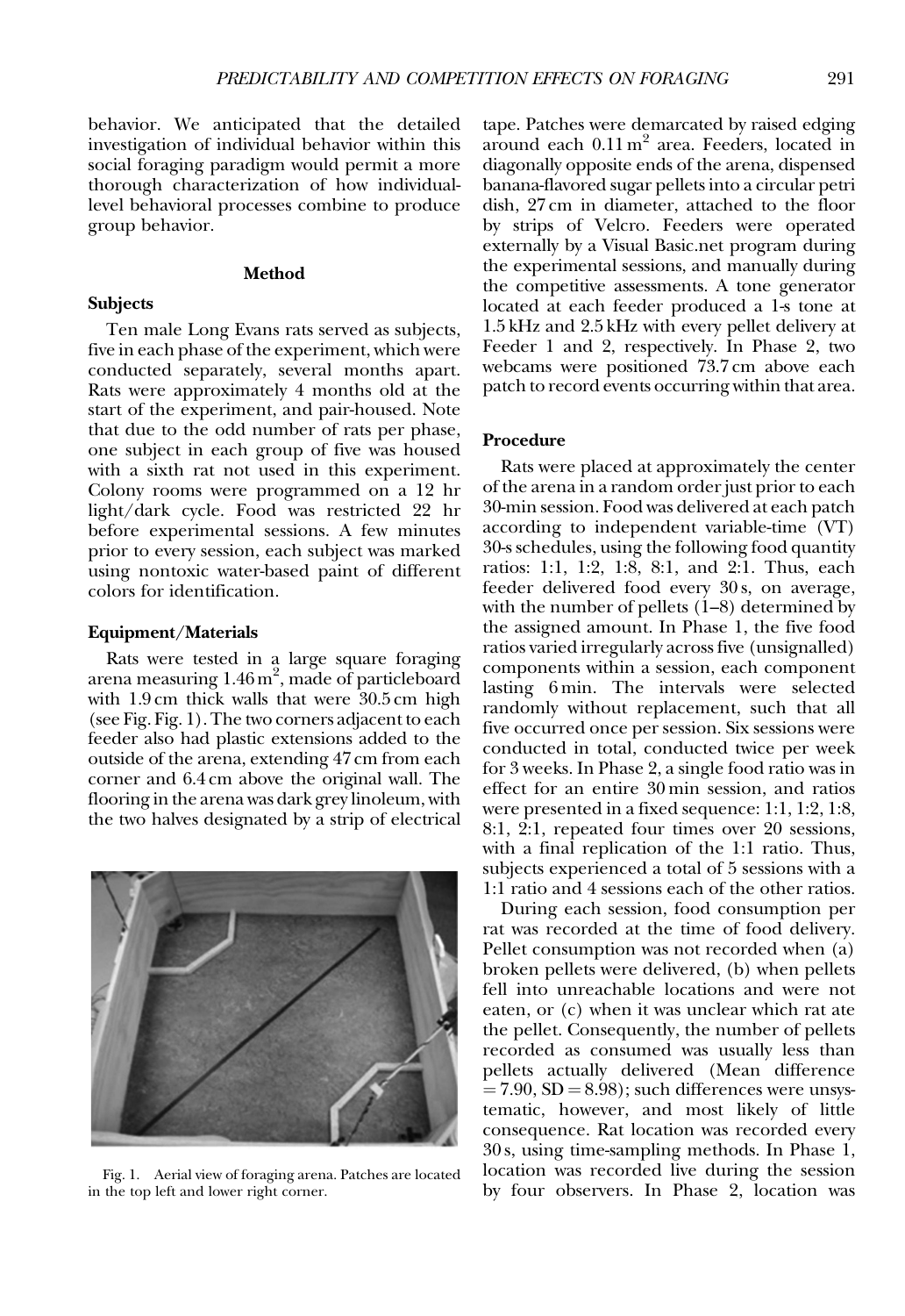recorded from video files. A second coder checked the reliability of location coding in five randomly selected sessions. Average intercoder reliability, calculated as the overall number of agreements divided by the number of disagreements and agreements, summed across all sessions, was equal to  $.92$  (SD = 0.02).

Competitiveness was assessed independently in two single-feeder sessions. In Phase 1, these competitive assessment sessions were conducted 1 day apart just prior to the choice sessions. In Phase 2, one competitive assessment session was conducted immediately preceding, and another 3 months following, the choice sessions. In each of these sessions, pellets were manually delivered from a single feeder in relatively rapid succession, waiting only for consumption of the previous pellet. The preexperimental assessments in both phases lasted until 100 pellets had been delivered, and the postexperimental assessment (in Phase 2) lasted 20 min. The location of food delivery alternated across sessions. Competitiveness was quantified as the proportion of total reinforcers consumed by each rat per session.

All analyses utilized data from entire sessions. The IFD analyses were conducted using the sum of rats observed and the total number of pellets delivered at each patch for every resource ratio, and calculating the log ratio of the sums for Patch1 and Patch 2. GML analyses were conducted using the total time samples each rat was observed at each patch, and the total number of pellets consumed by each rat at each patch for every resource ratio, and calculating the log ratio of the sums for Patch 1 and 2. These provided log resource ratios (R1/R2) and rat ratios (N1/N2) for IFD analyses, and log intake ratios ( $\frac{R1}{R2}$ ) and time ratios (T1/T2) for the GML analyses. Note that due to the equal number of resource ratio presentations in each phase, this method is equivalent to using the log ratio of the average rats or resources at each patch. Due to small sample sizes, nonparametric Spearman rank-order correlations were used to test relationships between variables. Note that all correlations are not significant unless reported otherwise.

### Results

# Group Choice

Figure 2 shows the IFD fits of log rat ratios and log resource ratios, using data summed across all time samples for each of the five resource ratios in Phase 1 (left panel) and Phase 2 (right panel). The generalized version of the IFD (Eq. 3), provided a good account of the collective behavior of the group of rats  $(R^2 = 0.88$  and 0.99 for Phases 1 and 2, respectively). The group distributions considerably undermatched resource ratios, with sensitivity values of 0.37 and 0.49 for Phases 1 and 2, respectively.

Figure 3 shows average IFD sensitivity values, calculated across 30-s blocks within each 6 min component (separate panels) in Phases 1 and 2. To obtain these sensitivity values, straight lines were fitted to the log rat ratios and log resource ratios, summed for each 30-s block, for each of the five resource ratios. The slopes of these fits,



Fig. 2. Log ratio of total rats in Patch 1 and Patch 2 as a function of pellets delivered at Patch 1 and Patch 2, summed across resource ratios for Phase 1 (left panel) and Phase 2 (right panel). The IFD fits are also included.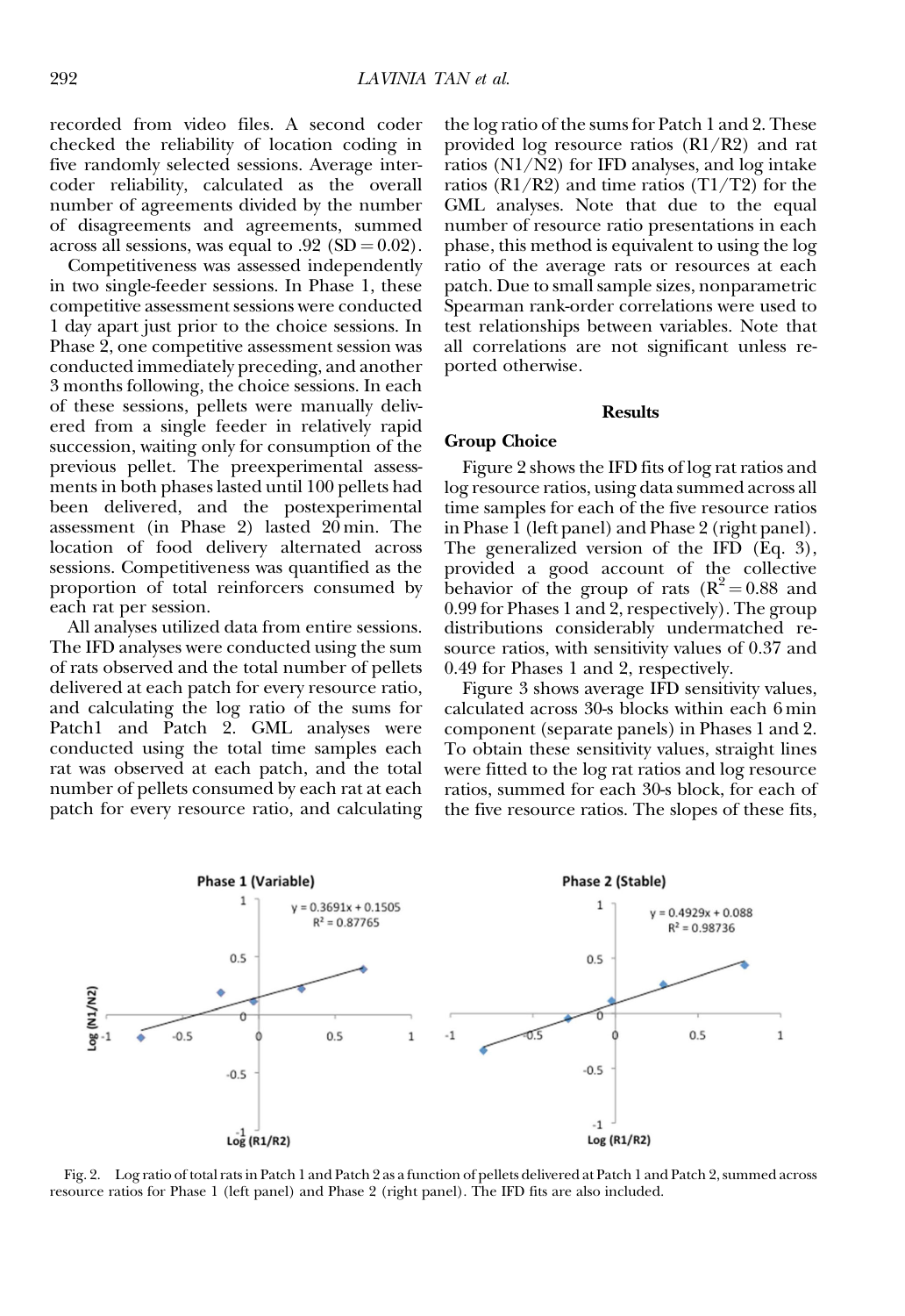

Fig. 3. Sensitivity values given by Equation 3 across 30-s blocks for each component, across all resource ratio presentations in Phases 1 (squares) and 2 (diamonds).

conducted elsewhere, are plotted as data points in Figure 3; values equal to 1 show perfect matching, while values less than 1 show undermatching and values greater than 1 show overmatching. For ease, data in Phase 2 are presented in the same manner as in Phase 1, although resource ratios remained constant across components. This provides us with an illustration of changes in the matching of rat ratios to resource ratios as a function of time. Note that data from Session 1 in Phase 1 was excluded due to a technical error that prevented the recording of resource data by 30-s samples.

Sensitivity values tended to increase and then decrease across components. In Phase 1, excluding the first component, peak sensitivity tended to shift later within a component as the session progressed, occurring at 120 s (Component 2), 180 s (Component 3), 240 s (Component 4), and 300 s (Component 5). A Spearman rank-order correlation found a positive relationship between component and time of peak sensitivity ( $\rho = 0.7$ ). In Phase 2, sensitivity values tended to increase over the first three components, with the greatest overmatching observed in the third component. Sensitivity in Components 4 and 5 was slightly lower than in Component 3, though it did not appear to decrease systematically over time. Sensitivity in the last half of sessions tended to be greater in

Phase 2 than in Phase 1, suggesting the stability of the resource ratios in Phase 2 permitted better matching at the end of sessions than in Phase 1, where resource ratios changed every 6 min.

## Individual Choice

Figures 4 and 5 show plots of log time allocation and log intake ratios for individual rats in Phases 1 and 2, respectively. The filled points represent the mean data, summed across sessions for each resource ratio, the unfilled points the individual session means. The GML (Eq. 2) provided a good fit to the data from both phases (mean  $R^2 = 0.90$  and 0.99 for Phases 1 and 2, respectively, although the individual fits were poor for two rats (Blue and Purple) in Phase 1. Undermatching prevailed in both phases. In Phase 1, mean sensitivity was 0.36, with considerable between-subject variability, including negative sensitivity and strong bias for one rat (Purple). In Phase 2, mean sensitivity was 0.50 and showed less between-subject variability  $(range = 0.35 - 0.62)$  and little bias (average  $b = 0.02$ .

Individual time allocation was also analyzed in relation to group (total available) resource ratios. These data are summarized in Table 1, which shows parameter estimates for GML fits,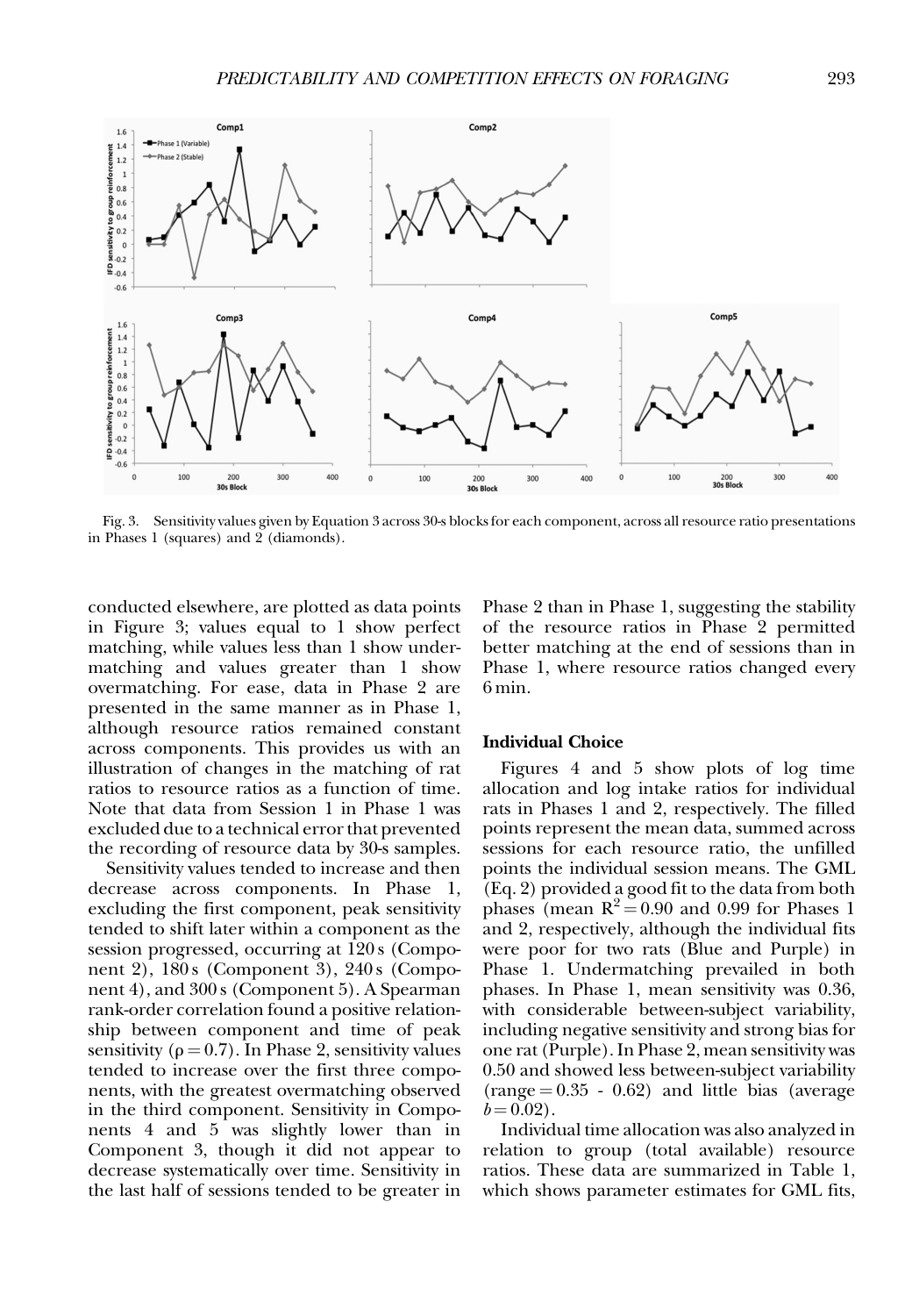

Fig. 4. Individual GML fits for Phase 1. Plots are of the ratio of time samples spent and food consumed in Patches 1 and 2, summed across replicates and components of each resource ratio (filled series) or only across components (unfilled series). The average plot shows the mean log time allocation and intake ratios calculated of each of all five subjects. Equations and R2 values for the filled series are shown.

both for individual intake ratios (left) and group resource ratios (right), aggregated over session components and resource ratios. Considering first the data from Phase 1 (top panels of Table 1), rats with moderate to high sensitivity to individual intake ratios (Green, Yellow and Orange) showed relatively greater sensitivity to

group resource ratios. The remaining two rats showed either worse sensitivity to group resource ratios (Blue), or slightly less negative sensitivity (Purple).

For the majority of subjects in Phase 2 (bottom of Table 1), however, model fits were much worse using group resource data,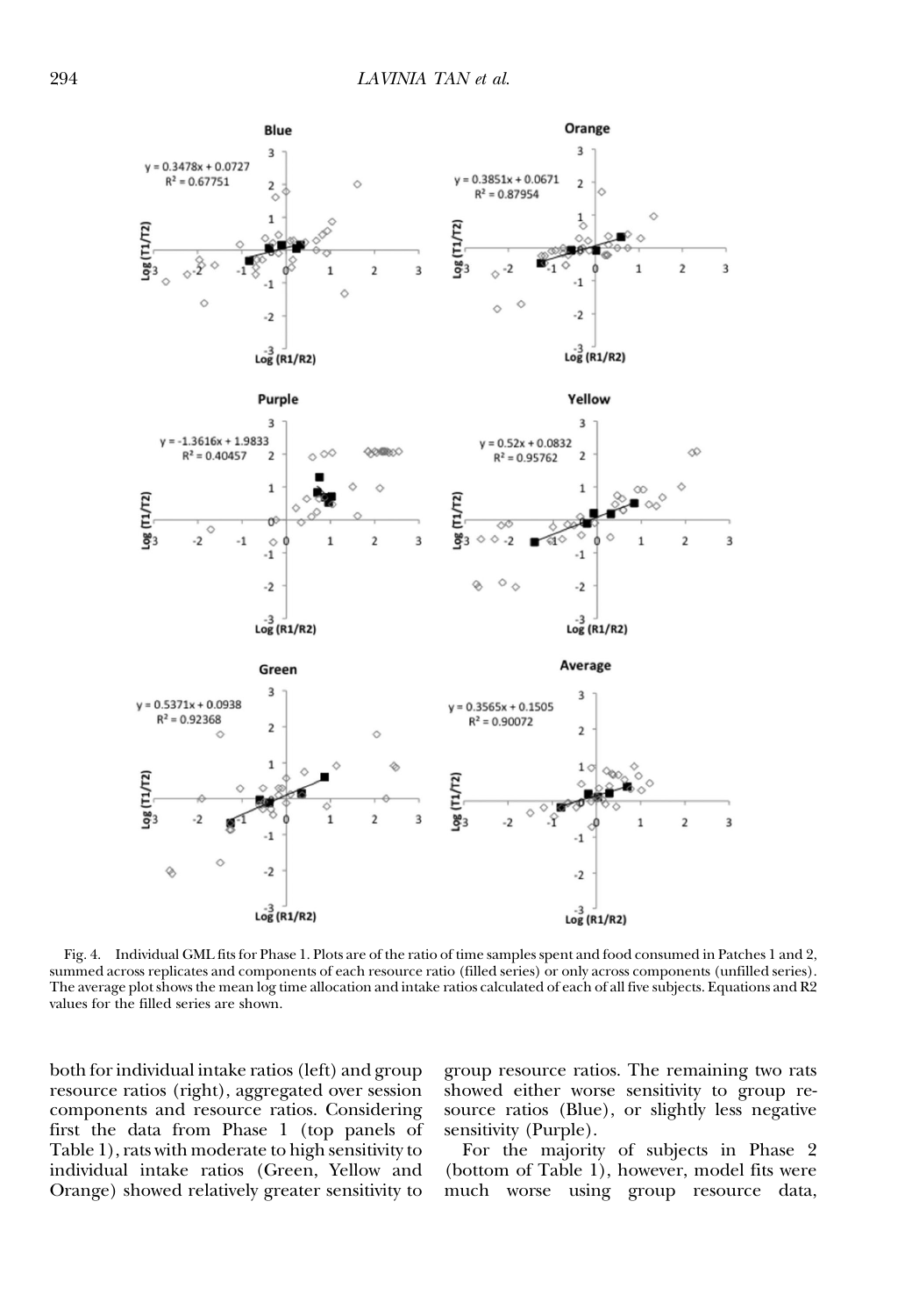

Fig. 5. Individual GML fits for Phase 2. See Figure 4 for details.

accounting for less than 15% of the total variance, and low to negative sensitivity. The single exception was Red, for which higher  $R^2$ values and somewhat greater sensitivity to group resource ratios than individual intake ratios was seen. Bias was greater for each rat when analyzed in relation to group resource ratios.

# **Competitiveness**

Results from the competitive assessment sessions varied over time. Performances in the first and second competitive assessment session in Phase 1 were weakly negatively correlated (Spearman's  $\rho = -0.31$ ), as was performance in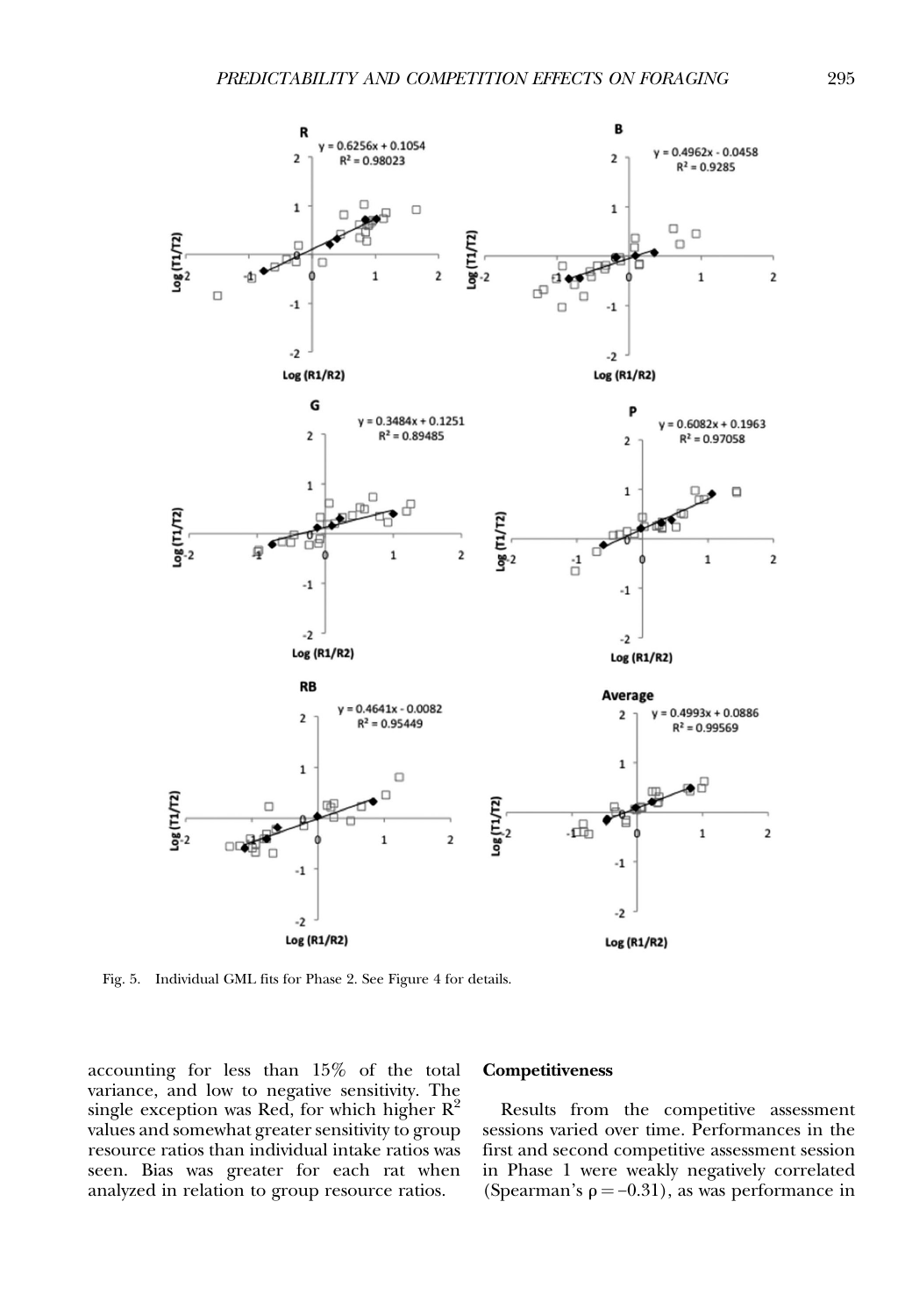#### Table 1

Obtained parameter fits of individual time allocation and individual and group resource data from Phase 1 (top) and Phase 2 (bottom)

| Subject   | Individual Intake Ratios |            |            | Group Resource Ratios |             |           |
|-----------|--------------------------|------------|------------|-----------------------|-------------|-----------|
|           | Sensitivity              | Bias       | $R^2$      | Sensitivity           | <b>Bias</b> | $R^2$     |
| Blue      | 0.35                     | 0.07       | 0.68       | 0.26                  | 0.02        | 0.50      |
| Orange    | 0.39                     | 0.06       | 0.88       | 0.48                  | 0.06        | 0.87      |
| Purple    | $-1.36$                  | 1.98       | 0.40       | $-0.5$                | 0.80        | 0.89      |
| Yellow    | 0.52                     | 0.08       | 0.96       | 0.73                  | 0.03        | 0.80      |
| Green     | 0.54                     | 0.09       | 0.92       | 0.82                  | 0.00        | 0.94      |
| Mean (SD) | 0.09(0.81)               | 0.46(0.85) | 0.77(0.23) | 0.36(0.53)            | 0.18(0.35)  | 0.8(0.18) |
|           | Individual Intake Ratios |            |            | Group Resource Ratios |             |           |
|           |                          |            |            |                       |             |           |
| Subject   | Sensitivity              | Bias       | $R^2$      | Sensitivity           | Bias        | $R^2$     |
| Red       | 0.63                     | 0.11       | 0.98       | 0.70                  | 0.33        | 0.91      |
| Blue      | 0.50                     | $-0.05$    | 0.93       | 0.01                  | $-0.17$     | 0.00      |
| Green     | 0.35                     | 0.13       | 0.89       | $-0.14$               | 0.15        | 0.13      |
| Purple    | 0.61                     | 0.20       | 0.97       | $-0.07$               | 0.34        | 0.01      |
| RB        | 0.46                     | $-0.01$    | 0.95       | 0.00                  | $-0.16$     | 0.00      |

the pre- and postexperimental assessments in Phase 2 ( $\rho = -0.41$ ). Because not all rats ate food pellets reliably in the first competitive assessment in Phase 1, and because the competitive assessment in Phase 2 was a more accurate representation of competitiveness during the second session, only data from the second competitive assessments in both phases are shown.

The relative consumption (proportion of total resources consumed) by each individual in the competitive assessment was positively related to relative consumption in the experimental sessions, and sensitivity to individual intake ratios in Phase 1. The left panels of Figure 6 plot the relative consumption for each rat in the experimental sessions of Phase 1 (upper panel), as well as the mean sensitivity to the intake ratios (lower panel), as a function of relative consumption of each rat in the competitiveness assessment. Spearman rank-order correlations found positive correlations between relative consumption in the competitive assessment and (a) relative consumption in the experimental sessions ( $\rho = 0.7$ ), and (b) sensitivity to intake ratios ( $\rho = 0.6$ ), suggesting better competitors obtained more food and were more sensitive to individual intake ratios in the experimental sessions than weaker competitors.

The right panels of Figure 6 show the relative consumption and sensitivity to individual intake ratios from the experimental sessions plotted as a function of relative consumption in the competitive assessment for Phase 2. Results were similar to Phase 1: Both relative consumption and sensitivity increased with performance in the competitive assessment session. Positive correlations were obtained between consumption in the competitive assessment and consumption in the experimental sessions  $(\rho = 0.36)$  and sensitivity  $(\rho = 0.60)$ .

Individual differences in relative consumption as a function of patch profitability was investigated by calculating the average proportion of total resources each rat obtained at each patch, divided by the average proportion of resources delivered, at ratios exceeding 1:1 (i.e. when the patches differed in relative profitability). These data from Phase 1 are summarized in the left panels of Figure 7, and those from Phase 2 in the right panels.

In Phase 1, relative consumption was related to patch quality. Competitiveness was positively correlated with relative consumption at the rich patch ( $\rho$  = 0.80) and weakly negatively correlated with relative consumption at the lean patch  $(p = -0.30)$ . To further investigate this relationship, we conducted Spearman rank-order correlations between individual sensitivity to intake ratios and relative consumption at the rich and lean patches (data not illustrated). Relative consumption at the rich patch was positively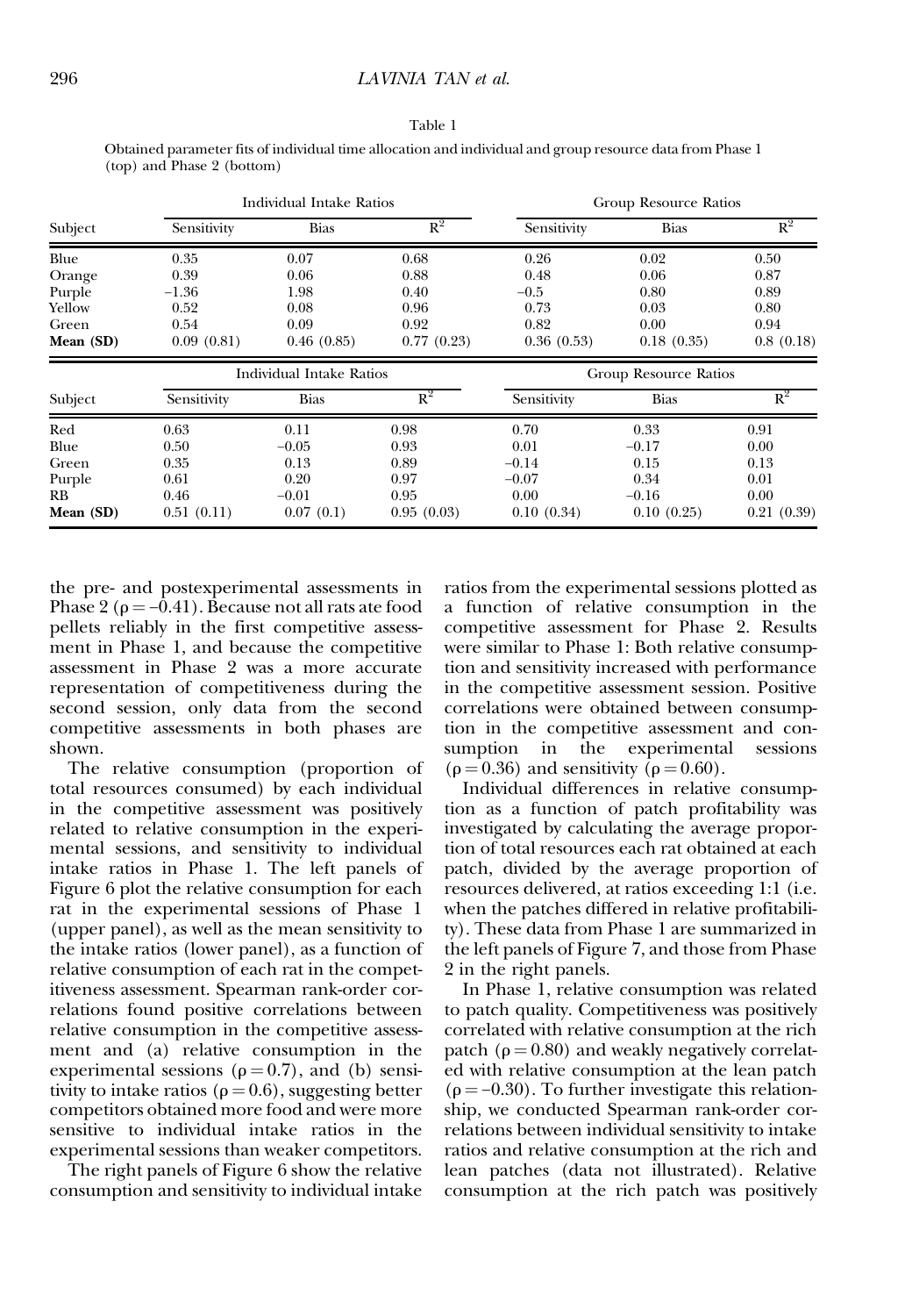

Fig. 6. Proportion of total resources obtained by each rat during the experimental sessions (upper panels) and GML sensitivity to individual intake ratios (lower panels) plotted as a function of proportion of total food obtained during the competitive assessments for Phase 1 (left panels) and Phase 2 (right panels).

correlated with individual sensitivity ( $\rho = 0.90$ ,  $p < .05$ ), while relative consumption at the lean patch was negatively correlated with individual sensitivity ( $\rho = -0.90, \ p < .05$ ). Thus, rats with higher sensitivity to individual intake rates obtained relatively more resources in the rich patch, and less in the lean. Consistent with this, a Spearman rank-order correlation revealed a strong negative relation between relative consumption at the rich and lean patch ( $\rho = -0.8$ ; lower-left panel of Fig. 7). Stronger competitors would obtain more resources at the rich patch and fewer reinforcers at the lean patch than weaker competitors, who showed the opposite pattern.

In Phase 2 (right panels of Fig. 7), the relationships between competitiveness and patch quality were mixed. Relative consumption in the competitive assessment and relative

consumption were positively correlated in the lean patch (averaged across reinforcement ratios) ( $\rho = 0.6$ ), but weakly negatively correlated in the rich patch ( $\rho = -0.1$ ). Note that this slight negative Spearman correlation does not correspond with the positive slope shown in the figure; this is because the Spearman correlation is based on the consistency of rank order of two variables, which can differ from the relationship between the absolute values, typically used in Pearson correlations, and plotted in Figure 7. Unlike Phase 1, relative rates of resource consumption per rat in both patches were similar; a positive correlation was found between the average proportion of resources obtained in the rich and lean patch ( $\rho = 0.70$ ; lower-right panel of Fig. 7). Additional Spearman rankorder correlations showed that sensitivity to individual intake ratios was not correlated with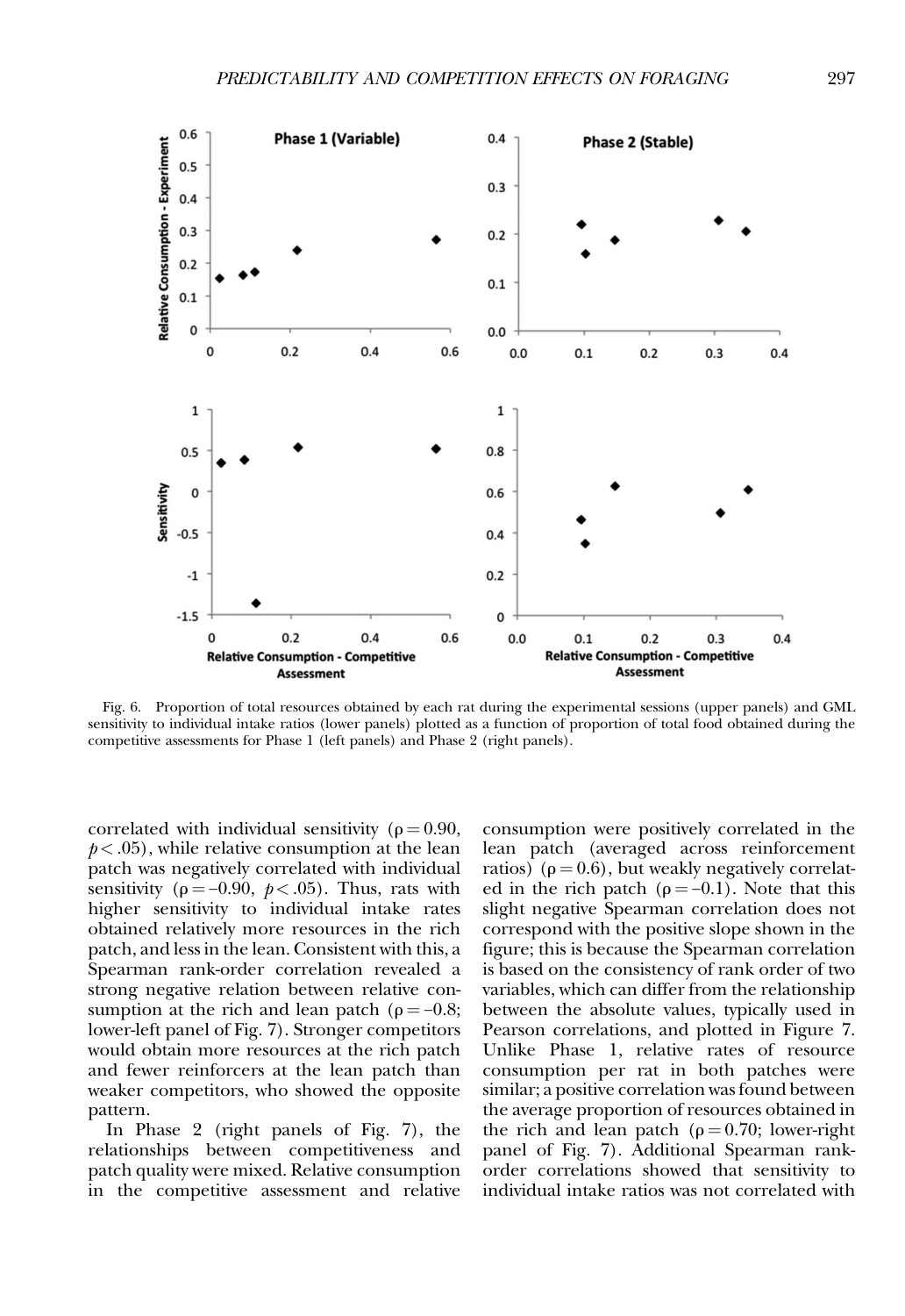

Fig. 7. The average proportion of total food obtained by each subject in the Rich and Lean patches plotted as a function of competitive assessment performance (upper panels) and the average proportion of total food obtained by each subject in the lean patch plotted against the average proportion of total food obtained in the rich patch (lower panels) for Phase 1 (left panels) and Phase 2 (right panels).

relative consumption at the rich patch ( $\rho = 0$ and only weakly correlated with relative consumption at the lean patch ( $\rho = 0.3$ ).

### **Discussion**

The results of this study show that the behavior of rats foraging in a social context adapts to changes in relative resource quantity when it varies unpredictably within and predictably across sessions. The distribution of rats in space and time corresponded to the relative distribution of resources in the environment as a whole, with the group and individual distributions broadly consistent with the predictions of the IFD and the GML, respectively. The results contribute to a growing body of research concerned with quantitative analyses of social foraging (Baum & Kraft, 1998; Bell & Baum, 2002, Gray, 1994; Tan & Hackenberg, 2012).

Consistent with previous research, there was clear evidence of undermatching at both the group and individual levels; more rats were observed at the leaner than the richer patch relative to the reinforcer ratio, and rats tended to spend relatively more time in the lean than in the rich patch than would be predicted by the amount of resources obtained at these patches. The sensitivity values for both the group and individuals ranged between approximately 0.4 - 0.5, falling intermediate to sensitivity values observed in previous research (Bell and Baum, 2002; Kennedy & Gray, 1993; Tan & Hackenberg, 2012), and approximately equal to others (Gray, 1994; Baum & Kraft, 1998 in the small bowl condition).

The present sensitivity values were somewhat higher than the recent Tan and Hackenberg (2012) study, though conducted with the same species and apparatus. This might reflect an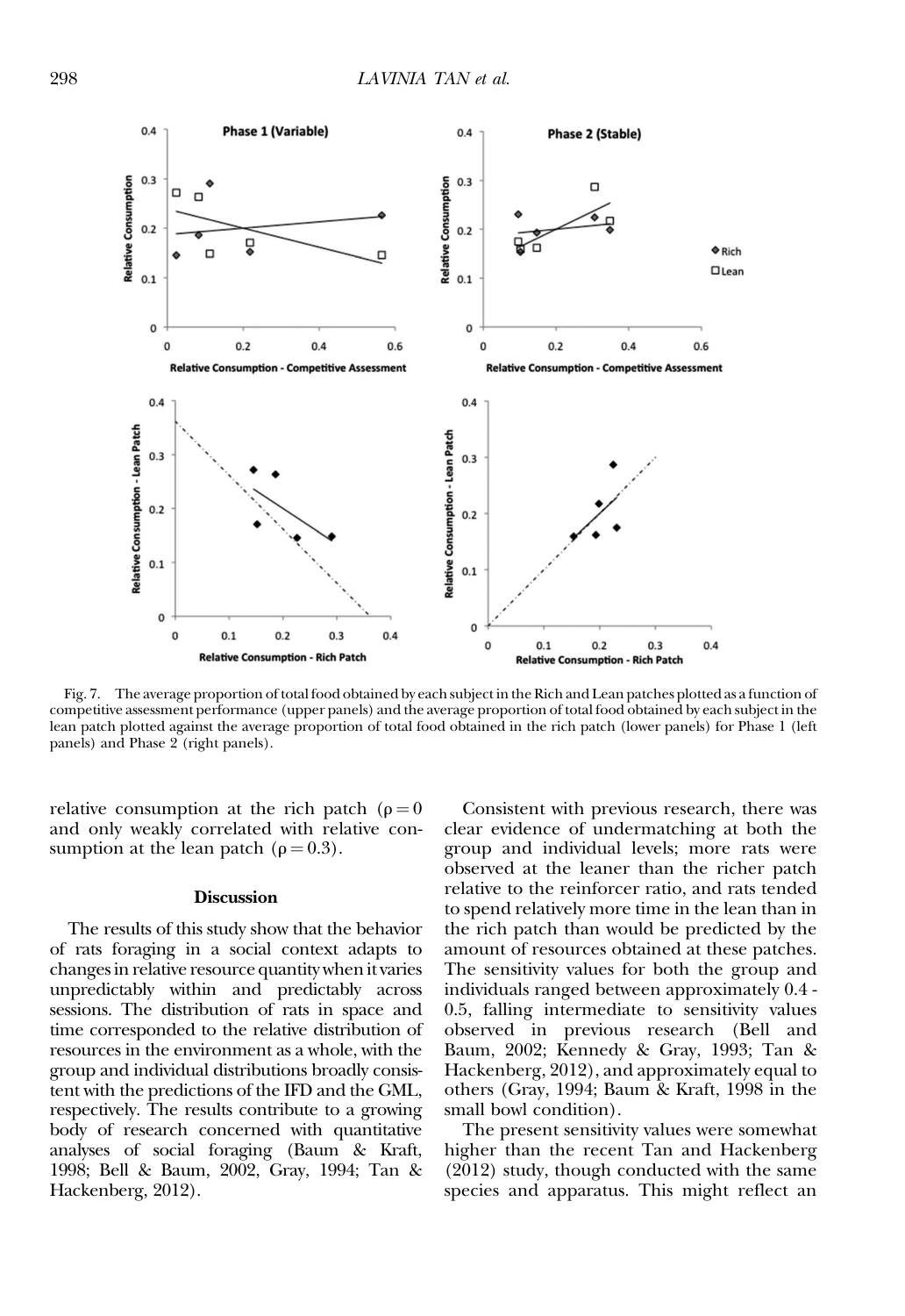effect of the dimension along which resources were varied: relative *quantity* (present study) versus relative rate (Tan & Hackenberg, 2012). These differences, however, are likely not due to resource manipulations alone; previous studies in which rate and quantity have been manipulated do not show consistent differences in sensitivity to reinforcer quantity (Abrahams, 1989; Grand, 1997; Kohlmann & Risenhoover, 1997) and reinforcer rate (Baum & Kraft, 1998; Bell & Baum, 2002). Future work would profitably be directed to comparative analyses of the various reinforcer dimensions (e.g., quantity, rate, density, probability), along which resource profitability is defined for different species.

Such work will require expanding the canonical models of individual and group choice, such as the IFD and the GML. Among the simplifying assumptions of the IFD is that foragers have perfect knowledge of the environment. Although perhaps unrealistic in natural settings, such perfect knowledge can be approximated in the laboratory by extended exposure to a regular and predictable environment. In the present study, sensitivity was higher and less variable when food ratios were predictable and stable (Phase 2) than when they were unpredictable and varied randomly within a session (Phase 1). This is consistent with some findings of Bell and Baum (2002). Although not statistically significant, Bell and Baum found consistently higher sensitivity (5 of 6 comparisons) in regular than irregular conditions. While we also found higher and less variable sensitivity values in the regular conditions, it is not clear whether this was due to the less predictable environment per se, or to briefer overall exposure to the contingencies: Phase 1 consisted of just 6 experimental sessions whereas Phase 2 consisted of 21 total sessions.

Patterns of IFD sensitivity within components (Fig. 3) differed from those observed by Bell and Baum (2002). In Bell and Baum's conditions with irregular, unpredictable variations in food ratios, low sensitivity values early in the component gave way to higher sensitivity values later in the component. By the end of the component, sensitivity values in the regular and irregular conditions were indistinguishable. Similarly, in Phase 1 of the present study, peak sensitivity tended to occur later rather than earlier in a component, but this was often followed by a decrease in sensitivity. In addition, there was

a rightward shift in peak sensitivity values as a function of ordinal position of the component within the session, meaning that sensitivity increased both as a function of time within the component and across components in the session. That maximum sensitivity tended to occur later in components as the session progressed may seem counterintuitive, as one might expect behavior to adjust more quickly to new resource ratios upon greater experience with such changes across the session.

Within-session patterns of sensitivity in Phase 2 differed from those in Phase 1. As expected, due to stable resource ratios that lasted the whole session, sensitivity values tended to be higher than in Phase 1, especially at the end of sessions, and showed less systematic variation across time. This suggests regularity in resource distributions does influence sensitivity values, permitting better matching under stable conditions.

A second simplifying assumption of the IFD is that competitive ability is equal, and foragers are free to switch patches without regard to the presence of other animals. A mounting body of evidence challenges the strong version of this assumption, though such competition effects are complex and not well understood (see Cresswell, 1998; Grand, 1997; Sutherland, Townsend, & Patmore, 1988; Tregenza & Thompson, 1998). Gray (1994) found strong competitors showed a tendency to overmatch the resource distribution while weaker competitors undermatched: individuals able to distribute behavior more optimally between both patches also obtained higher intake rates. Similar patterns were evident in both phases of our study: positive correlations between sensitivity and competitiveness were observed. These distinct patterns of foraging behavior were at least partly the product of competition: Stronger competitors obtained more food from the rich patch, while weaker competitors obtained more food from the lean patch.

Unlike Phase 1, the mean proportion of total food obtained in the rich and lean patches during Phase 2 were positively correlated with each other, but their relation with competiveness and sensitivity was mixed; there was no clear relation between competitiveness or sensitivity and food obtained in the rich patch, and only intake rates in the lean patch were positively correlated with competitiveness. This might be due to interactions between competitiveness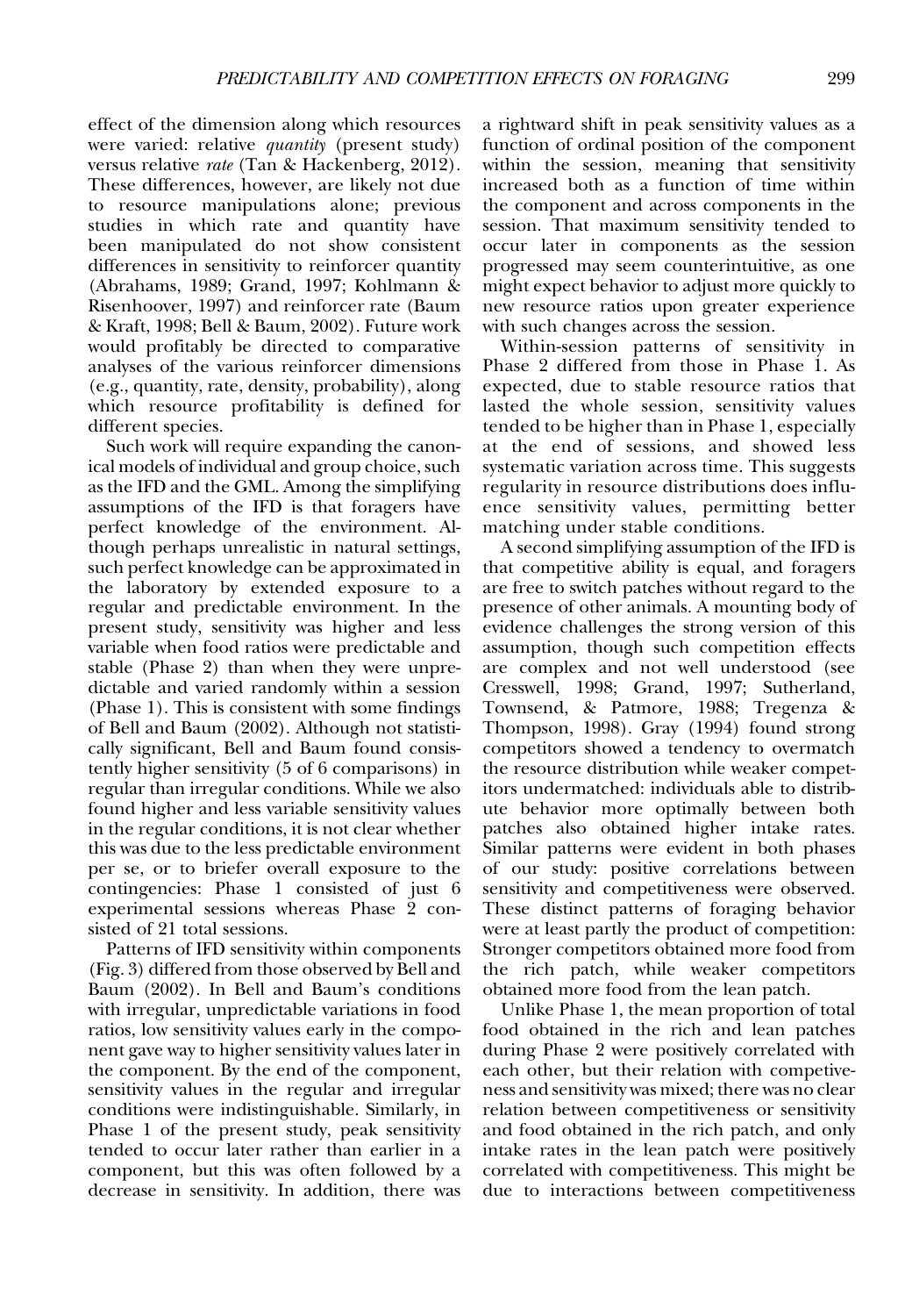and resource predictability. In highly variable environments (as in Phase 1), the costs of switching patches may not exceed the possibility of gaining more reinforcement because the discriminability of the distribution of resources is low. And because sensitivity was correlated with effectiveness, it is possible the better competitors (with higher sensitivity values) were able to identify and monopolize the rich patch. Conversely, in more stable environments (as in Phase 2), the more predictable and discriminable resource distributions might advantage the weaker competitors (with lower sensitivity values), allowing them to better identify and compete at the richer patch, so that competitive differences are only observed at the lean patch. Note that in this paradigm, multiple pellets were delivered in rapid succession, which may be difficult for a single rat to defend. This would allow a more optimal distribution of competitors that match resource distributions more proportionally, and a more even distribution of resources among foragers across patches.

The lower IFD sensitivity observed here relative to other studies might be at least partly a result of competition effects. Baum and Kraft (1998) found greater undermatching when food was dispensed into small bowls (sensitivity  $(0.38)$  than both troughs (sensitivity  $(0.71)$ , and  $1.2 \text{ m}^2$  areas (sensitivity = 0.79). In the current study, food was dispensed into small petri dishes that limited access to one or possibly two rats. This may have produced greater interference between foragers, enhancing competition effects, than if food was more widely distributed.

Whether due to competition or some other factors, differences in individual sensitivity suggest that order seen at the group level is not a simple product of the animals all behaving in the same way. Similar conclusions were drawn by Baum and Kraft (1998), who found that preferences and switching by individual pigeons did not correspond to that of the group, prompting the authors to regard the grouplevel order as an emergent phenomenon, not reducible to the behavior of individuals. In other words, the matching observed at the level of the flock was not merely the sum or average of parallel individual choices. Due to the large group size  $(30+)$  pigeons), however, it was not possible for Baum and Kraft to examine complete individual location or intake rate

data. Moreover, because only two reinforcer ratios were studied, full GML fits were not possible, limiting the analysis of individual and group choice.

In contrast, our experimental design permitted the collection of complete individual intake and location data for all ratios, subjects and experimental sessions. In the main, there was some inconsistency between individual and group distributions. Individual sensitivity values deviated from that of the IFD in some cases, and individual biases were not always towards the same location and to the same extent as that seen in the group. These findings are similar to those reported in prior social foraging research (Gray, 1994; Tan & Hackenberg, 2012), and suggest that the collective behavior of the group, while clearly composed of the behavior of individuals, is not simply an aggregate byproduct of individual choice behavior. Rather, the choice patterns of the individual and of the group reflect orderly processes at different levels of analysis; the GML and IFD provide complementary accounts of such order.

The lack of strict correspondence between group and individual choice patterns makes more sense when viewed in light of the different response profiles of individual rats. As shown in Table 1, for some rats, particularly those in Phase 1 where resource ratios varied unpredictably within a session, sensitivity was higher and GML fits better, when plotted in relation to resource ratios for the group (what others have termed input ratios) instead of the individual intake ratios; for other rats, particularly those in Phase 2, where food ratios were stable across a session, sensitivity was higher, and fits better, when plotted in relation to individual intake ratios instead of the group resource ratios. Perhaps in more regular and predictable environments, sensitivity to individual encounter rates is key, whereas in less regular and unpredictable environments, sensitivity to overall resource availability (including those consumed by other rats) is a crucial supplement to individual encounter rates. It seems likely that choice patterns in such dynamic social environments reflect joint control by resources *available* to the group and resources actually encountered by individual animals, and it is an important priority of future research to disentangle these separate but overlapping sources of control. The methods employed here, which enable detailed measurement of programmed and obtained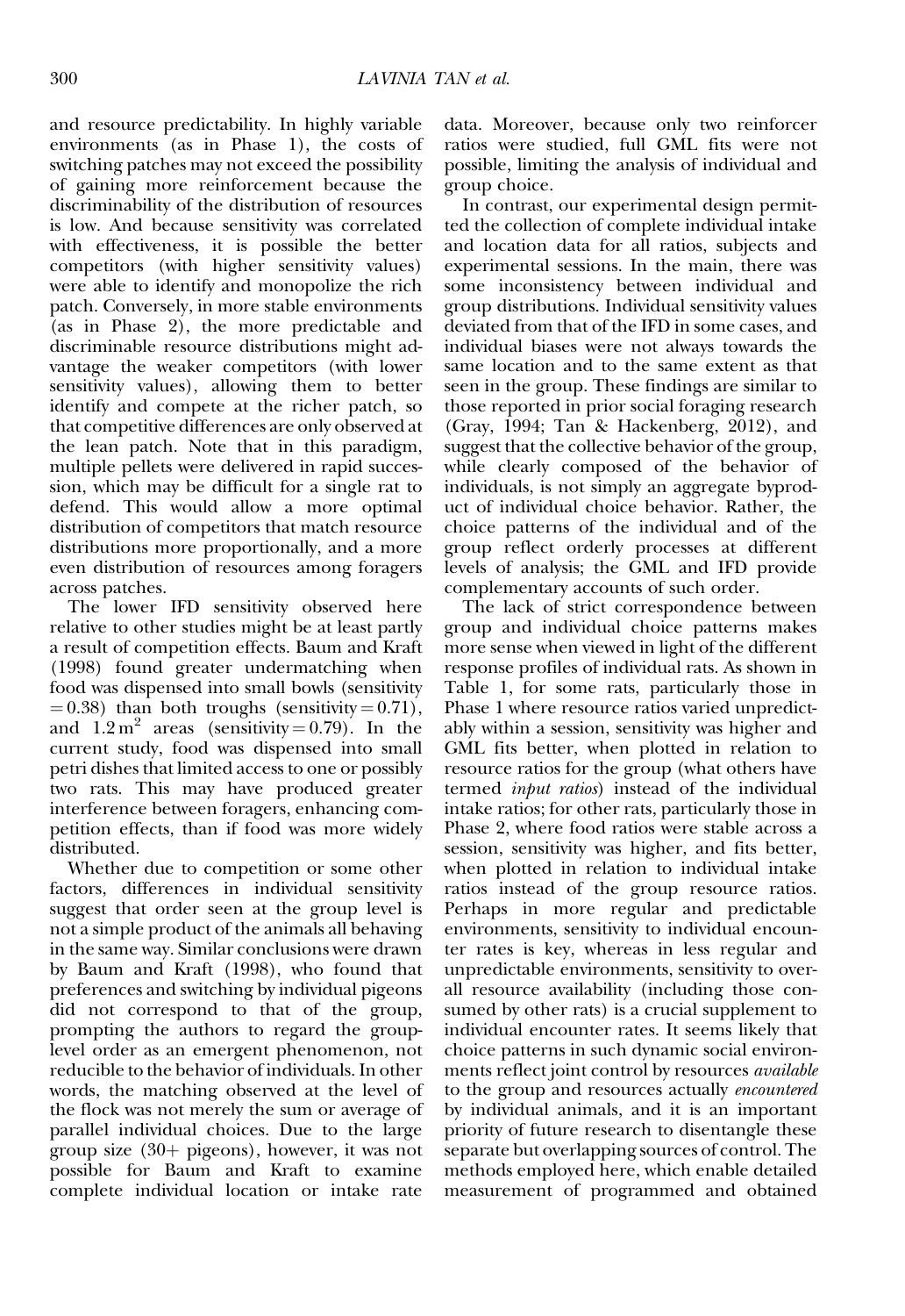resources at the individual and group level, are well suited to this task.

### References

- Abrahams, M. V. (1989). Foraging guppies and the ideal free distribution: The influence of information on patch choice. Ethology, 82, 116–126.
- Amano, T., Ushiyama, K., Moriguchi, S., Fujita, G., & Higuchi, H. (2006). Decision-making in group foragers with incomplete information: test of individual-based model in geese. Ecologial Monographs, 76, 601–616.
- Baum, W. M. (1974). On two types of deviation from the matching law: Bias and undermatching. Journal of the Experimental Analysis of Behavior, 22, 231–242.
- Baum, W. M., & Kraft, J. R. (1998). Group Choice: Competition, travel and the ideal free distribution. Journal of the Experimental Analysis of Behavior, 69, 227– 945.
- Bautista, L. M., Alonso, J. C., & Alonso, J. A. (1995). A field test of ideal free distribution in flock-feeding common cranes. Journal of Animal Ecology, 64, 747–757.
- Bell, K. E., & Baum, W. M. (2002). Group foraging sensitivity to predictable and unpredictable changes in food distribution: Past experience of present circumstances? Journal of the Experimental Analysis of Behavior, 78, 179– 194.
- Bernstein, C., Kacelnik, A., & Krebs, J. R. (1988). Individual decisions and the distribution of predators in a patchy environment. Journal of Animal Ecology, 57, 1007–1026.
- Biernaskie, J. M., Walker, S. C., & Gegear, R. J. (2009). Bumblebees learn to forage like Bayesians. The American Naturalist, 174, 412–423.
- Blanckenhorn, W. U., Morf, C., & Reuter, M. (2000). Are dung flies ideal-free distributed at their oviposition and mating site? Behaviour, 137, 233–248.
- Burke, C. M., & Montevecchi, W. A. (2009). The foraging decisions of a central place foraging seabird in response to fluctuations in local prey conditions. Journal of Zoology, 278, 354–361.
- Cresswell, W. (1998). Relative competitive ability changes with competitor density: evidence from feeding blackbirds. Animal Behaviour, 56, 1367–1373.
- Doniol-Valcroze, T., Lesage, V., Giard, J., & Michaud, R. (2011). Optimal foraging theory predicts diving and feeding strategies of the largest marine predator. Behavioral Ecology, 22, 880–888.
- Dreisig, H. (1995). Ideal free distributions of nectar foraging bumblebees. Oikos, 72, 161–172.
- Edouard, N., Fleurance, G., Dumont, B., Baumont, R., & Duncan, P. (2009). Does sward height affect feeding patch choice and voluntary intake in horses? Applied Animal Behaviour Science, 119, 219–228.
- Fagen, R. (1987). A generalized habitat matching rule. Evolutionary Ecology, 1, 5–10.
- Farmer-Dougan, V. A., & Dougan, J. D. (2005). Behavioral contrast in a group foraging paradigm. International Journal of Comparative Psychology, 188, 340–357.
- Fretwell, S. D., & Lucas, H. L. Jr. (1970). On territorial behavior and other factors influencing habitat distribution in birds. Acta Biotheoretica, 19, 16–36.
- Goldstone, R. L., & Ashpole, B. C. (2004). Human foraging behavior in a virtual environment. Psychonomic Bulletin and Review, 11, 508–514.
- Grace, R. C., & Hucks, A. D. (2013). The allocation of operant behavior. In G. J. Madden, W. V. Dube, T. D. Hackenberg, G. P. Hanley, & K. A. Lattal (Eds.) APA Handbook of Behavior Analysis, Vol 1: Methods and principles (pp 307–337). Washington DC, US: American Psychological Association.
- Grand, T. C. (1997). Foraging site selection by coho salmon: ideal free distributions of unequal competitors. Animal Behavior, 53, 185–196.
- Grand, T. C., & Grant, J. W. A. (1994). Spatial predictability of resources and the ideal free distribution in convict cichlids. Cichlasoma nigrofasciatum. Animal Behaviour, 48, 909–919.
- Gray, R. D. (1994). Sparrows, matching and the ideal free distribution: can biological and psychological approaches be synthesized? Animal Behavior, 48, 411–423.
- Harper, D. G. C. (1982). Competitive foraging in mallards: 'Ideal free' ducks. Animal Behavior, 30, 575–584.
- Hernández, L., & Laundré, J. W. (2005). Foraging in the 'landscape of fear' and its implications for habitat use and diet quality of elk Cervus elaphus and bison Bison bison. Wildlife Biology, 11, 215–220.
- Herrnstein, R. J. (1970). On the law of effect. Journal of the Experimental Analysis of Behavior, 13, 243–266.
- Humphries, S., Ruxton, G. D., & Metcalfe, N. B. (1999). Patch choice and risk: relative competitive ability is context dependent. Animal Behaviour, 58, 1131–1138.
- Inman, A. J. (1990). Group foraging in starlings: distributions of unequal competitors. Animal Behaviour, 40, 801– 810.
- Kennedy, M., & Gray, R. D. (1993). Can ecological theory predict the distribution of foraging animals? A critical analysis of experiments on the ideal free distribution. Oikos, 68, 158–166.
- de Knegt, H. J., Hengeveld, G. M., van Langeveld, F., de Boer, W. F., & Kirkman, K. P. (2007). Patch density determines movement patterns and foraging efficiency of large herbivores. Behavioral Ecology, 18, 1065–1072.
- Kohlmann, S. G., & Risenhoover, K. L. (1997). White-tailed deer in a patchy environment: A test of the ideal free distribution theory. Journal of Mammalogy, 78, 1261– 1272.
- Kraft, J. R., & Baum, W. M. (2001). Group choice: The ideal free distribution of human social behavior. Journal of the Experimental Analysis of Behavior, 76, 21–42.
- Kraft, J. R., Baum, W. M., & Burge, M. J. (2002). Group choice and individual choices: modeling human social behavior with the Ideal Free Distribution. Behavioural Processes, 57, 227–240.
- Kurvers, R. H. J. M., Prins, H. H. T., van Wieren, S. E., van Oers, K., Nolet, B. A., & Ydenberg, R. C. (2010). The effect of personality on social foraging: shy barnacle geese scrounge more. Proceedings of the Royal Society B., 277, 601–608.
- Lamb, A. E., & Ollason, J. G. (1993). Foraging wood-ants Formica aquilonia yarrow (hymenoptera: formicidae) tend to adopt the ideal free distribution. Behavioural Processes, 28, 189–198.
- Lima, S. L., & Zollner, P. A. (1996). Towards a behavioral ecology of ecological landscapes. Trends in Ecology and Evolution, 11, 131–135.
- Michelena, P., Sibbald, A. M., Erhard, H. W., & Mcleod, J. E. (2008). Effects of group size and personality on social foraging: the distribution of sheep across patches. Behavioral Ecology, 20, 145–152.